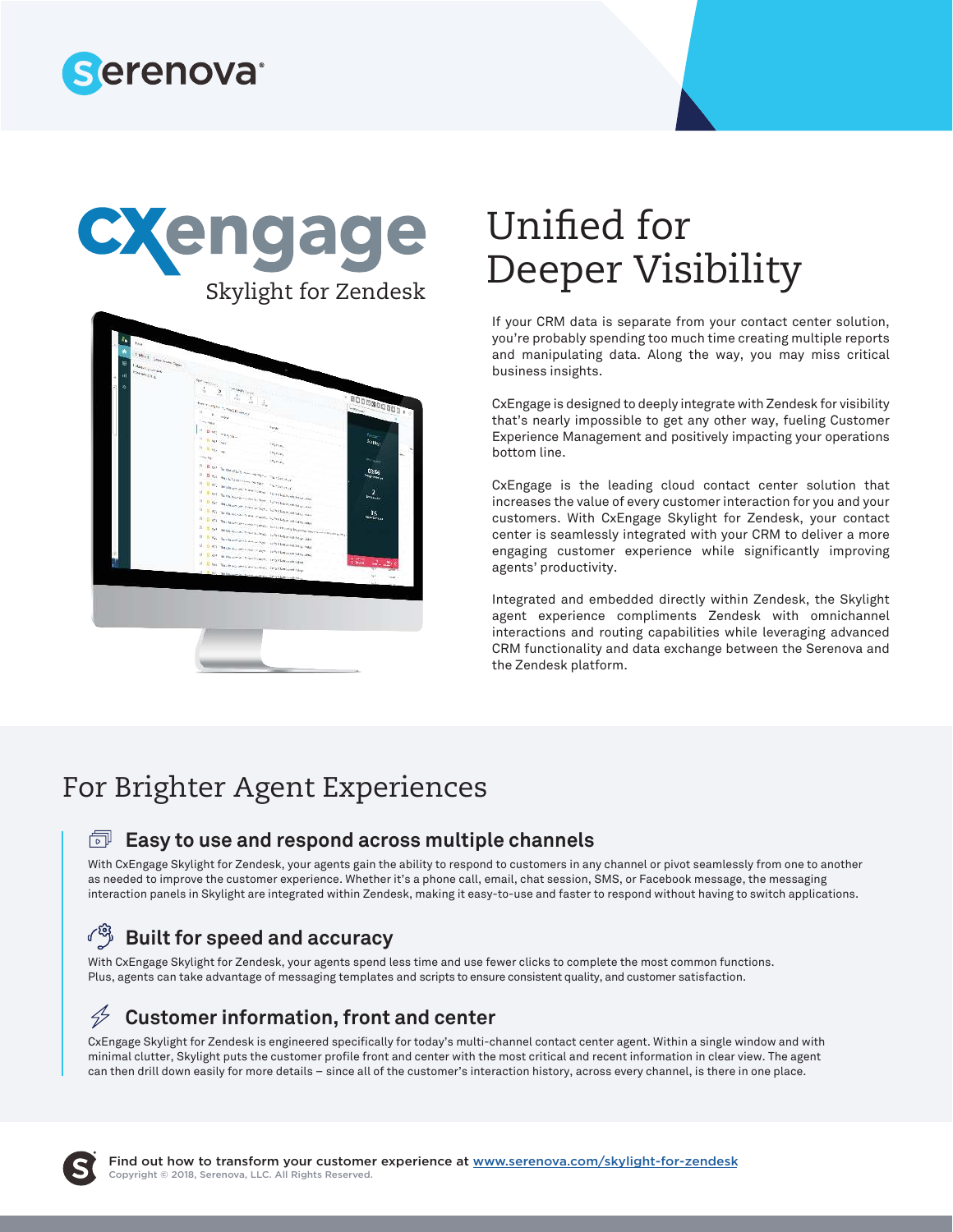| $\bullet$ $\bullet$ $\bullet$            |                                                                                                                                                                                                                               |                                                                                                                               |
|------------------------------------------|-------------------------------------------------------------------------------------------------------------------------------------------------------------------------------------------------------------------------------|-------------------------------------------------------------------------------------------------------------------------------|
| 434                                      |                                                                                                                                                                                                                               | $^{\circ}$ 800000000 $^{\circ}$<br>٠                                                                                          |
| Darbeard Detry ScienceScore              |                                                                                                                                                                                                                               | Providity Professor 2                                                                                                         |
| <b>Galileira Hiris</b><br>Garner's ander | na WestLatti,<br>Some Painter, the Link<br>120.000<br>$\Delta$<br>$135 -$<br>W.<br>SHILL HERN<br><b>Sites</b><br>$-0.11$<br>w                                                                                                 |                                                                                                                               |
|                                          | 0000<br>The complete the design and complete the                                                                                                                                                                              | <b>Welcome</b><br>Si.<br><b>Bab Hang</b>                                                                                      |
|                                          | $M = -200$<br>×.<br>Francis-                                                                                                                                                                                                  | $-16$                                                                                                                         |
|                                          | Triang Server<br>E. Battleblack-<br>character at                                                                                                                                                                              | <b>Activities</b> of a                                                                                                        |
|                                          | <b>E. H. Hall Hall</b><br>cracyterium,                                                                                                                                                                                        | 03:56                                                                                                                         |
|                                          | il distribu-<br>shared been.<br>Fire at Apri-                                                                                                                                                                                 | Amount for in Time                                                                                                            |
|                                          | L B -SC Painter Comprehensions (2007 - Consideration")                                                                                                                                                                        | $\overline{a}$                                                                                                                |
|                                          | E Buse ( steels constitute and the hadroned                                                                                                                                                                                   | Diffull frontient<br>0%<br><b>LEASE OF SITUATION</b>                                                                          |
|                                          | El vold - final beaster stresses del rest acquite instruction for a service to consequence in<br>u.                                                                                                                           |                                                                                                                               |
|                                          | (1991) Tristers services for bit for funds of the form would the highlightenial<br>ALC:                                                                                                                                       |                                                                                                                               |
|                                          | E - E www.composition.com contract to the state of the contract of the transmit-                                                                                                                                              |                                                                                                                               |
|                                          | T HSS Printers automatics Zander Ferstogen. Resident 21 statistic vehicle deputation of<br>ĸ                                                                                                                                  |                                                                                                                               |
|                                          | 4. CLASS In this case in confident of the sound of the modeling state in a class of the constant                                                                                                                              |                                                                                                                               |
|                                          | ×.<br>The first experience is a significant of the state of state attended                                                                                                                                                    |                                                                                                                               |
|                                          | #2011 The teamer and contact Teach cost. Teachers' was are all contractions of<br>14                                                                                                                                          |                                                                                                                               |
|                                          | Charles Linda and a property to a state of the contract of the contract of the contract of<br>v.                                                                                                                              | $\begin{array}{cc} 0 & \text{for } 0 < 0.75 \\ 0 & \text{for } 0.05899 \end{array}$<br><b>DO</b><br>■空<br><b>Bergha Land.</b> |
|                                          | 450 Puning and World Williams Control (World Control Williams)<br>×                                                                                                                                                           | <b>Pages</b><br><b>PARKS</b>                                                                                                  |
|                                          | ※ ■ 1979. (Thi hiden mean of the less Dol A April, 17.009-32.5mil.mo.of ethnikap.                                                                                                                                             | $+ 1.31$<br><b>Zakard</b>                                                                                                     |
|                                          | 19. The same of the same company and the same of the same of the same same of the same of the same of the same of the same of the same of the same of the same of the same of the same of the same of the same of the same of | $4 - 14$<br>Not and                                                                                                           |

- Instant access to cross channel interaction history Clearly visible icon channel  $(\bullet)$
- Ability to switch channels ಂ  $\overline{\circ}$ during interaction

indicators with hover-over details

- Embedded voice tools with transfer  $\blacktriangleleft$  )) and conference capabilities
- Allow agents to take and place calls ひ without leaving the Zendesk console
- Screen pop based on Caller ID (ANI), 晒 email, case or other key parameters

## Brighter Interactions

### **Integrated Agent Workspace**

Maximize agent efficiency with cross channel engagement, global call controls, statistics, scripting, and metrics - all in a single, unified agent workspace.

### $\equiv$  Simplified Interaction Controls

Click-to-dial, dial pad, and directory-led transfer in a clean and intuitive interface so agents can focus more on the customer and less on the tool.

### **Seamless Omnichannel Support**

Agents can support multiple interaction sources within the same interface based on capacity rules determined for each agent.



Interaction details posted B directly within Zendesk



Embedded link to call recording

## Brighter Insights

### **Customer Journey Mapping**

Full visibility into historical interactions including notes, call recordings, and chat / email transcripts that synchronize with each interaction so agents can focus on the customer rather than the software.

#### ⊜ **Guided Interactions**

Increase customer retention and drive sales growth by guiding agents with real-time scripting and messaging templates for voice, chat, SMS, and email.

### **Increased Efficiency**

Decreasing handle time with a unified tool set, quick data access, and automated data sharing between Zendesk and your contact center means you require fewer agents to handle the same amount of communications.



Translate your contact center's data into knowledge, insight, and action

Monitor ongoing agent performance and display real-time KPIs

Measure performance metrics such as service level and first call resolution



Æ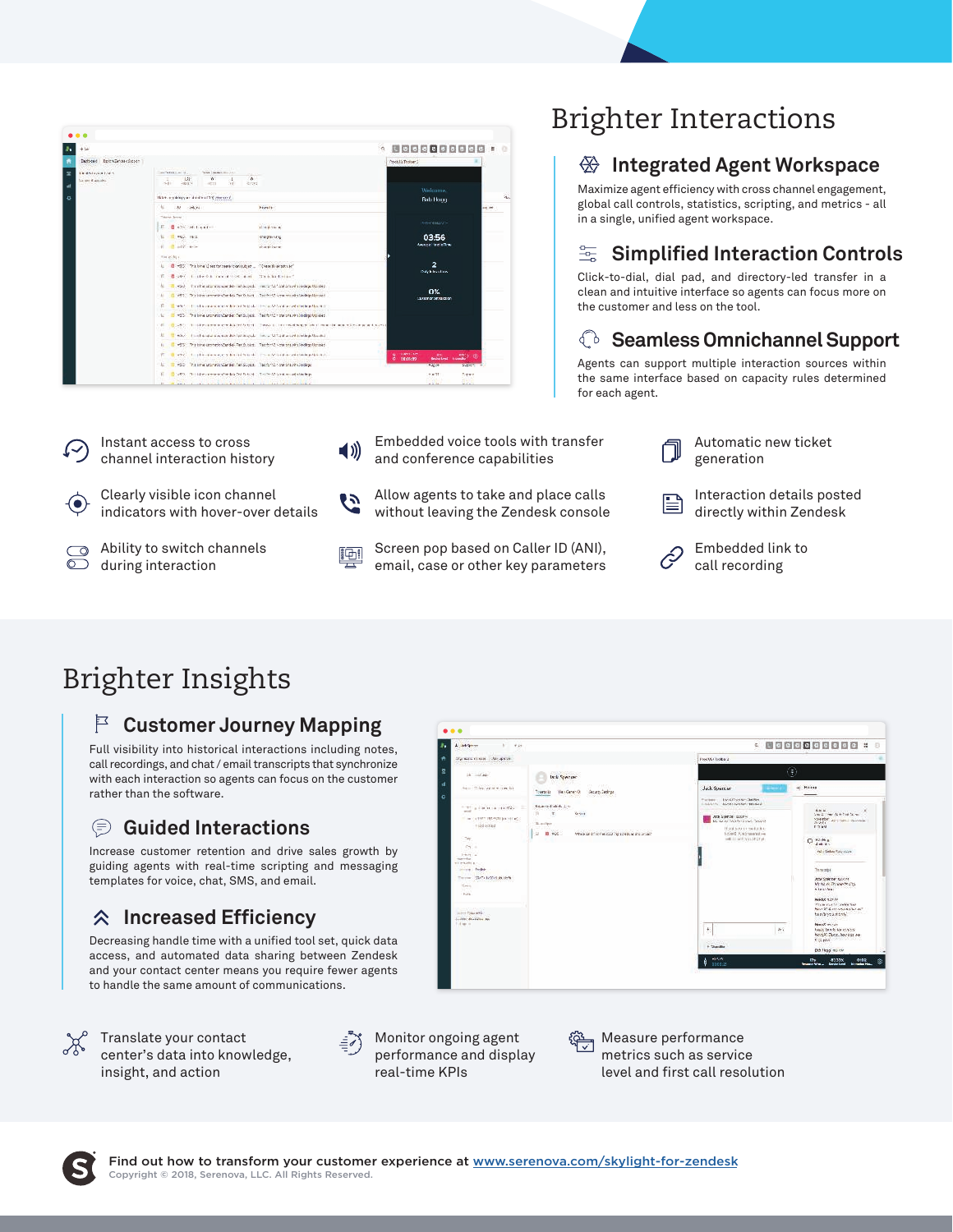## Brighter Outcomes

#### **Monitoring**

Customizable agent metrics built right into the global footer for real-time feedback.

### **Fewer Tools**

With your contact center embedded inside Zendesk, your agents can work from a single integrated workspace to address customer expectations rather than constantly switching between applications.

### **True Cloud Advantage**

Having zero infrastructure footprint for both CRM and contact center reduces your operational costs and keeps you focused on what you do best.



Automated call surveys capture feedback in one click



Improved agent work experience means higher satisfaction, lower frustration, and increased productivity



Predefined, cloud-based integration via Zendesk guarantees you're always up to date with the latest capabilities